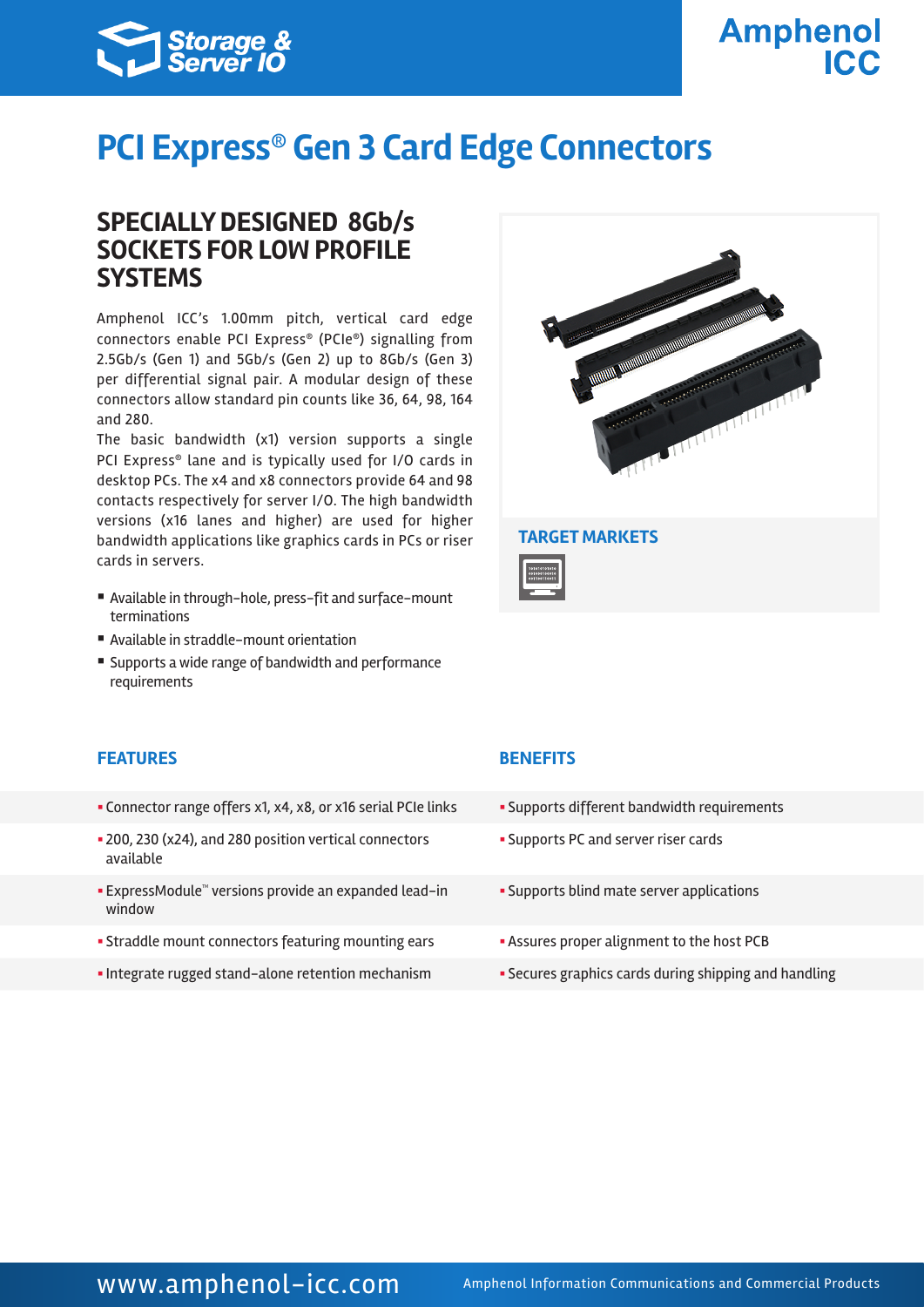## **TECHNICAL INFORMATION**

#### **MATERIAL**

- § Contact Base Metal: Copper alloy
- § Contact Area Finish: Gold over nickel
- § Solder Area Finish: Tin over nickel or tin-lead over Nickel
- § Metal Board Locks: Copper alloy
- § Board Locks Finish: Tin over nickel or tin-lead over nickel
- § Housing: High-temperature thermoplastic

#### **ELECTRICAL PERFORMANCE**

- § Contact Resistance:
- Initial: 30mΩ max.
- Finish: Delta 20mΩ max.
- § Current Rating: 1.1A for 8 specified power contacts and 8 nearest ground contacts
- § Voltage Rating: 50V AC (rms)

### **MECHANICAL PERFORMANCE**

- § Durability: 50 mating cycles
- § Insertion Force: 1.15N (0.117Kgf) max. per contact pair
- § Withdrawal Force: 0.15N (0.015Kgf) min. per contact pair
- § Contact Retention Force: 0.5Kgf min. per pin

#### **ENVIRONMENTAL**

- Salt Spray: Contact Resistance 20Ω max. final)
- Thermal Shock: Contact Resistance (20Ω max. final)
- § Solderability: 90% of immersed area must show no voids and pin holes

#### **APPROVALS AND CERTIFICATIONS**

- § UL
- § CSA

#### **SPECIFICATIONS**

- § Amphenol Product Specification:
- § GS-12-1193 PCI Express® 3.0 Straddle Mount Connectors Product Specification
- § GS-12-233 PCI Express® Connector Product Specification
- § GS-12-319 PCI Express® Press-Fit Connector Product Specification
- § CS-12-288 PCI Express® Rentention Mechanism Product Specification
- § GS-12-390 PCI Express® Surface-Mount Connector Product Specification
- § Industry Specification:
- § PCI Express Card Electromechanical Specification
- § PCI Express® Module Electromechanical Specification
- § For more information on the applicable PCI-SIG specification, visit www.pcisig.com

#### **PACKAGING**

§ Tray

#### **TOOLING INFORMATION**

§ Tooled Up

#### **TARGET MARKETS/APPLICATIONS**



Desktop PC Server Workstation

### **WWW.amphenol-icc.com** Disclaimer

Please note that the above information is subject to change without notice.